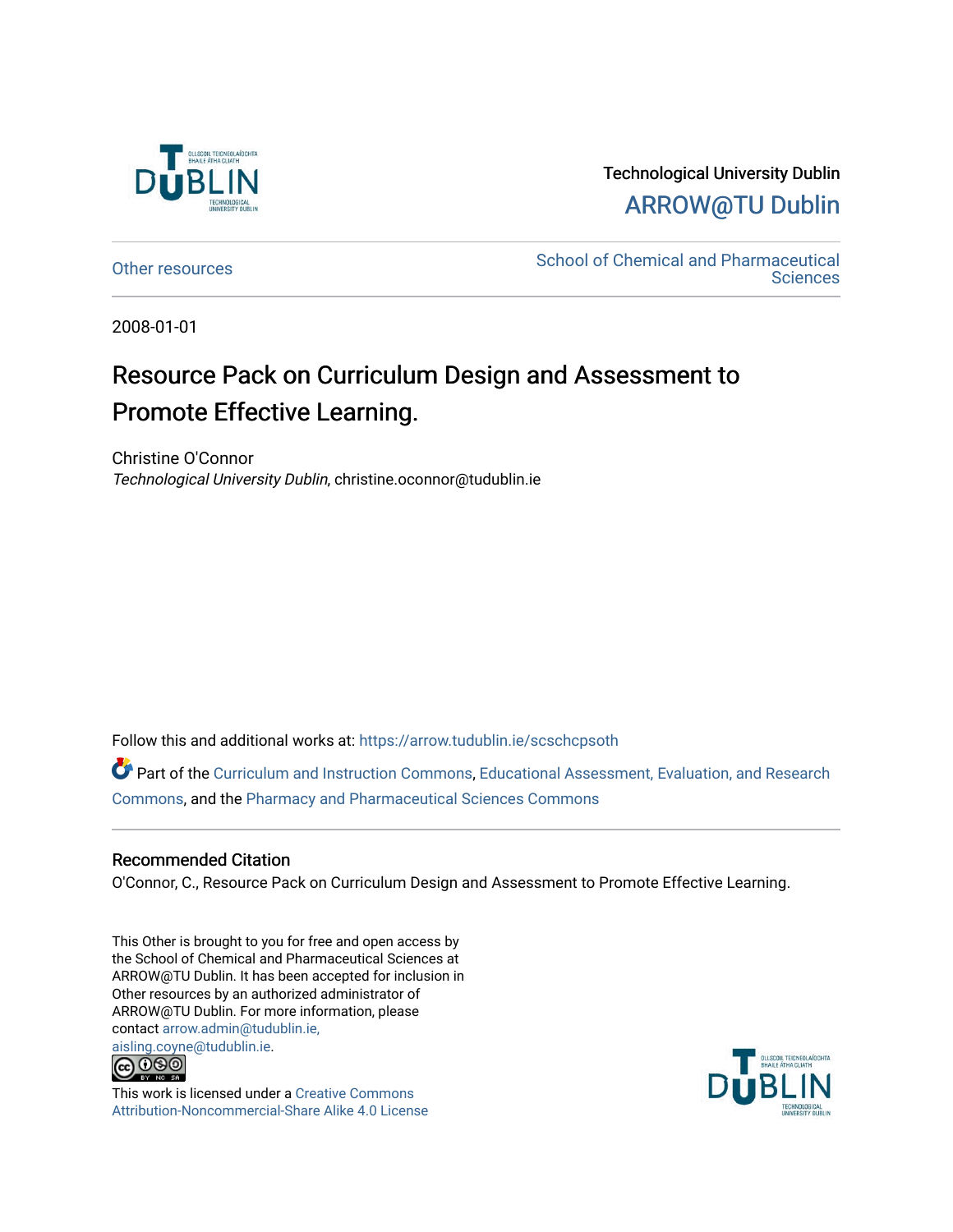# **Resource Pack on Curriculum Design and Assessment to Promote Effective Learning**

## **Dr Christine O'Connor, School of Chemical and Pharmaceutical Sciences**

#### **Aim of Resource Pack**

This resource pack is an overview of current considerations for academics designing programmes for third level education. The changing demographic of third level students along with employers' demands has resulted in programme development with a focus on skills basis (Hyslop-Margison, 2001) to support a knowledge based society. The rationale behind the changes in curriculum design is introduced and further focus is emphasised in the areas of curriculum design models, assessment models and evaluation models. Examples of innovative curricula and assessment models in third level chemistry education will be incorporated during the pack which may be applied across other disciplines.

#### **Executive Summary of Topic**

#### **'Constructive Alignment'**

Current chemistry education is in a dynamic state as third level institutes are under pressure to fulfill the economic demands from industry as well as attracting prospective students to their programmes from the ever decreasing pool of chemistry second level graduates. (Childs, 2002) Current chemistry programmes in Ireland are becoming more career focused than before and the transferable skills acquired during the programmes are now used as marketing tools for prospective students. The change in career focused curricula design may be a way forward, however, is the content knowledge being lost by our current students? A 'need to know' attitude is being experienced by academics as students frequently ask 'What do I need to know?' in order to strategically prepare for assessments. This question should be answered by the learning outcomes of the curricula and modules to which the delivery mechanisms and assessment strategies (Biggs, 1999) in place should reinforce.

## **'What the Academic needs to know'**

 A structural guide to standards of knowledge, skill or competence to be acquired by learners has been published by the National Qualifications Authority of Ireland (**NQAI**). The European Credit Transfer System (**ECTS**) has been implemented as part of the Bologna process. The ECTS is a student-centred system based on the student workload required to achieve the learning outcomes and competences to be acquired. 60 ECTS credits are equivalent to 1200 learning hours per year, which is a combination of lecture, tutorial, practical laboratories and self directed learning. In general undergraduate programmes in the DIT, 180 ECTS credits is awarded a level 7 degree and 240 ECTS credits is awarded a level 8 degree. With all this guidance and transparency why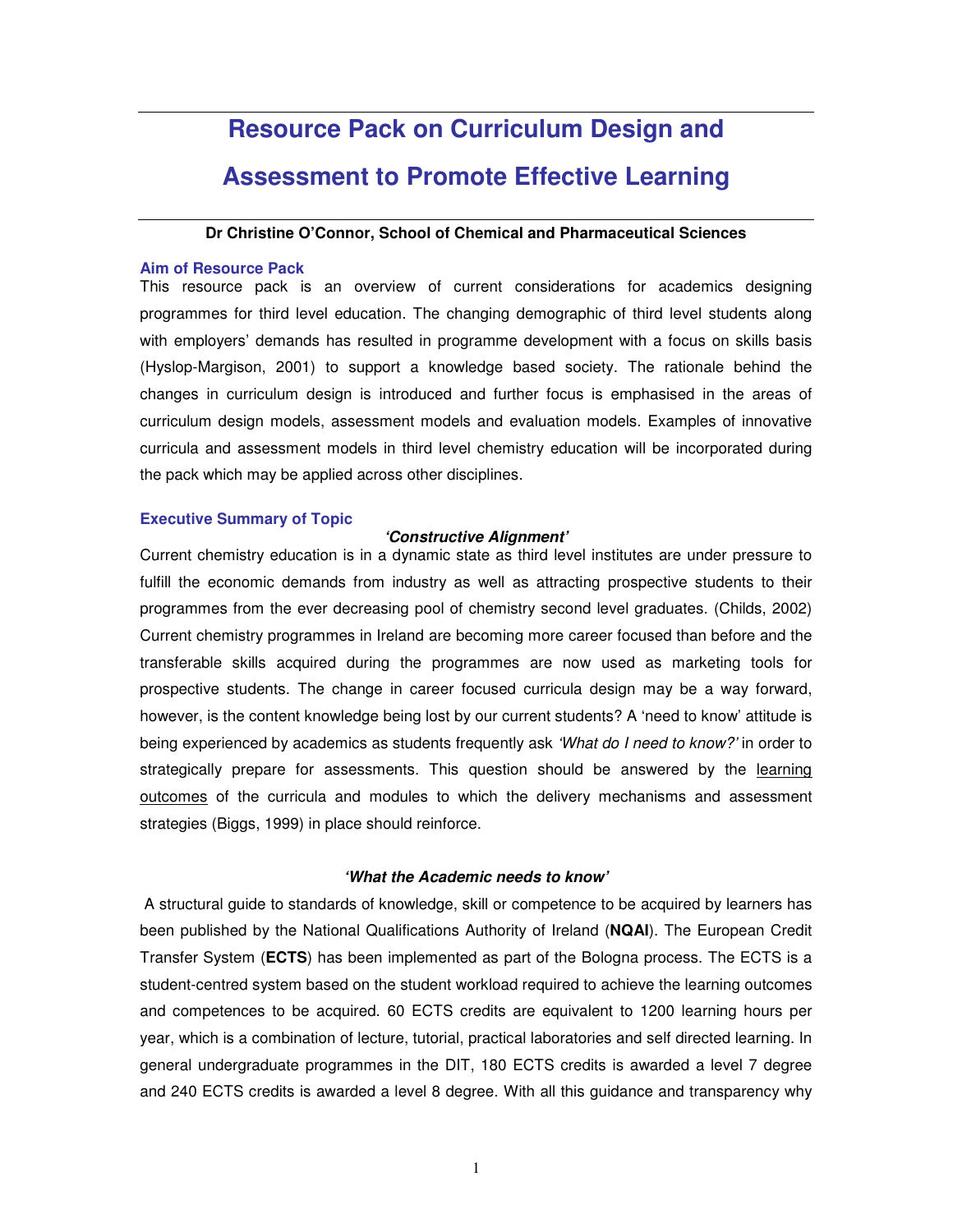are we still being asked 'What do I need to know?'. In order to approach the challenges of the diversifying educational demands in third level institutes the role of curriculum design and assessment strategies will be discussed and some evaluation techniques suggested.

## **Scholarship on Topic (background literature)**

## **'Education in the 21st century'**

Designing curriculum and assessment strategies for third level education in the 21<sup>st</sup> century has drastically changed from that of the past. Since 1975 education researchers have witnessed a shift in focus from the curriculum to the student. (Bucat, 2004)

"OECD economies are placing an increasing emphasis on the production, distribution and use of knowledge. The knowledge economy is dependent on peoples ability to adapt to situations, update their knowledge and know where to find knowledge. These so called knowledge workers are being paid for knowledge skills rather than manual work" (Maier and Warren, 2000)

The past 100 years saw the dominant influence in the curricula structure has been that of the academics in their separate knowledge fields. Barnett, (2000) states that 'in the contemporary world, academic hegemony is dissolving as curricula become subject to two contending patterns of change'. The two patterns of changed suggested by Barnett are; (i) widening of participation at third level colleges and (ii) that a universal shift in the direction of performativity is emerging: what counts is 'less what individuals know and more what individuals can do (as in their demonstrable skills)'. He goes on to say that 'curricula are taking on ad hoc patterns that are unwitting outfall of this complex of forces at work, diversifying and universalling. He feels that as a consequence, curricula will be unlikely to yield the 'human qualities of being that the current age of supercomplexity requires'.

Bodner (1992) stated that "changing the curriculum – the topics being taught – is not enough to bring about meaningful change in science education, we also need to rethink the way the curriculum is delivered". Bucat, (2004) proposes that "Before our teaching can advance, we need to be knowledgeable not only about the learning outcomes of our teaching, but of the conditions, including subject specific factors, that have given rise to those outcomes. Then perhaps we can design our teaching accordingly". The dramatic changes which have been taking place in higher education in recent years and the consequential disruption to the 'traditional identities of place, of time and of scholarly and student communities' is changing the structure and functions of third level education institutes. The changes are producing for the  $21<sup>st</sup>$  century a higher education system which operates under a greater variety of conditions than ever before (part-time/ full-time, work-based/ institution-based, face to face/ delivered at a distance etc.) and which brings with it a student experience and an informal curriculum, which are both changed and increasingly diverse.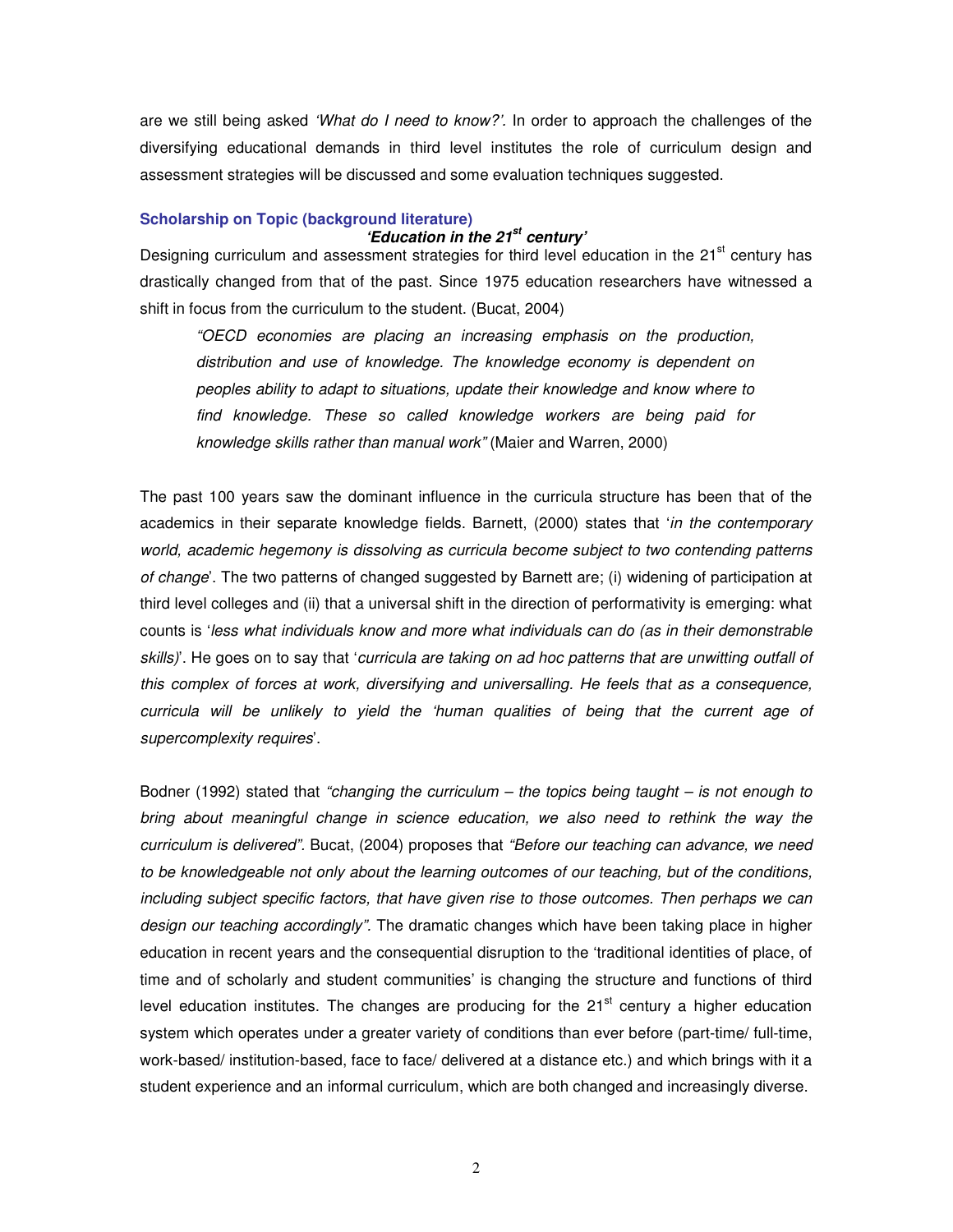## **Curriculum Design**

Chemistry is regarded as a difficult subject and many of the concepts are inexplicable without the use of analogies or models. Reviews of misconceptions over the past 16 years will affirm this. (Andersson, 1990; Gabel and Bunce, 1994 and Nakhleh, 1992) Recent modifications in chemistry education have seen the introduction of modularisation. The introduction of the modular system has been a quick transformation and maybe with little time for forward planning and minimum prior knowledge of the importance of programme learning outcomes.

"Planning for learning means that designing the forms of instruction which support learning becomes as important as preparing the content of programmes". (Dearing, 1997)

Many of the programmes currently modularised are a dissected version of the 'un-modularised' course with all the content and less delivery time and formative assessment due to semesterisation. Programmes that were previously run over the entire academic year with summative exams at the end of year are now delivered in two semesters with summative exams at the end of each semester, which are combined for the over all grade at the end of year. If the current curricula of our programmes are closely looked at, are they "the planned and guided learning experiences and intended learning outcomes, formulated through the systematic reconstruction of knowledge and experiences, for the learners' continuous and wilful growth in personal social competence"? as curricula is defined by Tanner (1980).

## **Curriculum Design in the disciplines (case study)**

Teaching and learning should take place through a system from the classroom, to department, to institution levels. A coherent system should have integrated curriculum, teaching and assessment tasks to support learning and promote students into a higher order learning process. (Zoller, 1999)

One example of a Curriculum Alignment Project (CAP) developed by Pinkerton (2001) incorporated the CAP to coordinate one semester of activities. CAP's are long-term, multiple approach design and construction projects that provide students a concrete task to accomplish, rather than an abstract theme to appreciate. Pickerton found that "after one cycle of CAPs, student motivation began to change from extrinsic to intrinsic; achievement on objective measures was holding steady; students' abilities to craft and carry out long-term plans for complex projects were improving; and the teacher was learning how to design curriculum that fostered students' need to know".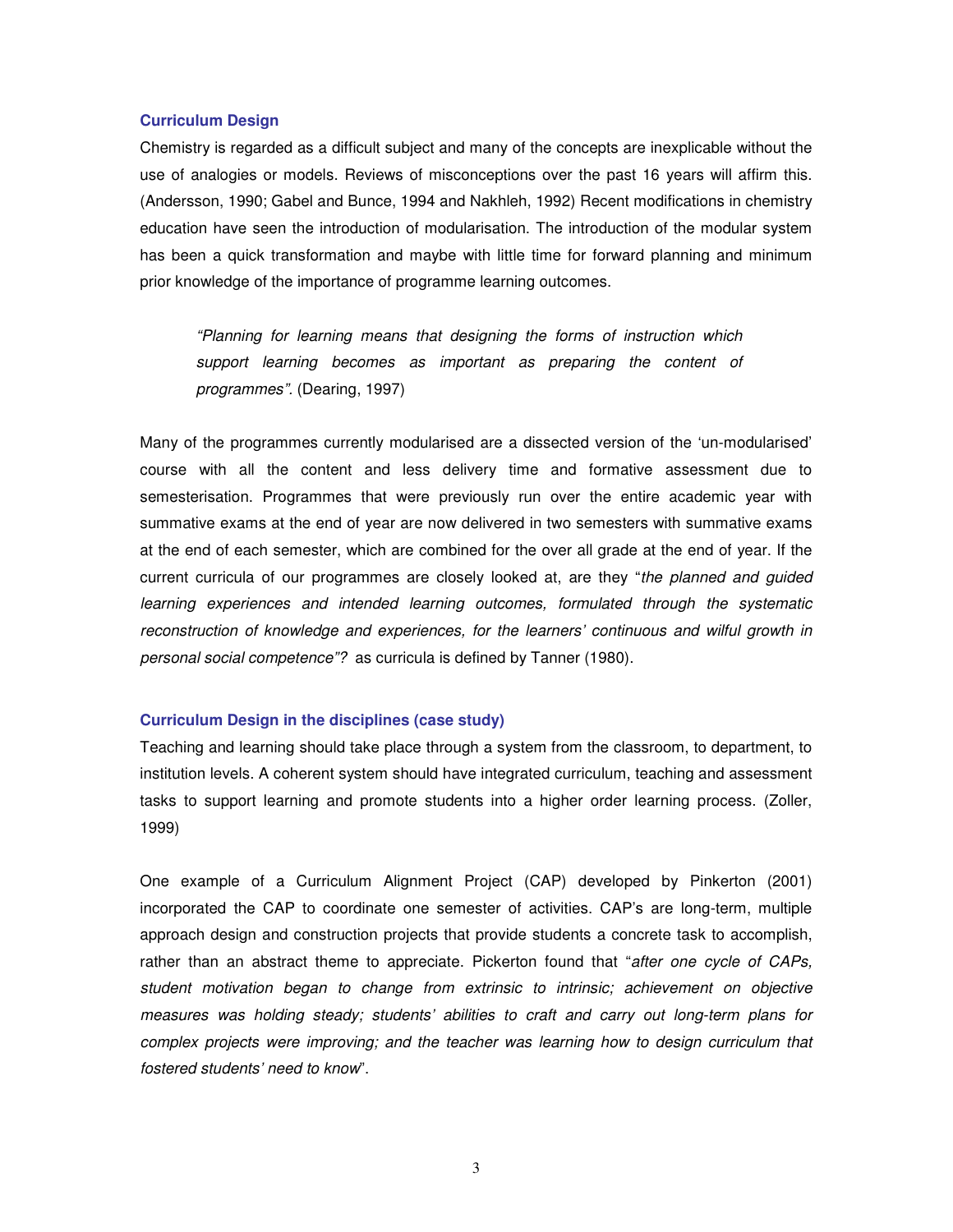Inquiry based learning through technology (Edelson et al, 1999) or student driven practicals (Mc Donnell et al) are other examples of strategies to promote learning through curriculum design. Jones (1999) has discussed introductory chemistry learning environments that promote the use of design activities which can provide students with opportunities to develop authentic scientific inquiry skills. 'Many of the activities students complete in their coursework are "school activities", activities conducted only in classroom settings. Seldom are opportunities to carry out more authentic science activities available. However, when asked to design their own experiments and control variables, students must think like scientists. Such authentic experiences are difficult to provide and to monitor in large general chemistry classes. However, multimedia computer based simulated laboratory experiments can give students the opportunity to design and carry out many experiments in chemistry in a short period of time.'

Problem based learning (PBL) which has been pioneered in the School of Physics at DIT is a very good example of aligned teaching. In PBL, the aim is to produce graduates who can solve professional problems, the main teaching method is to get the students to solve professional problems, the assessment is judging how well they have solved them. Most teaching methods could be more effectively aligned than they currently are. (Biggs, 2002) How we assess should promote learning and drive the learning outcomes.

## **Assessment models**

The role of assessment in accordance to constructive alignment is to achieve the learning outcomes to the best of ones ability. Figure 1 gives just some examples of assessment strategies. These do not include group projects, PBL, and all the other assessment activities used to assess a diverse range of learner types and skills basis. Module descriptors require the assessment weighting and methods to be outlined by the module authors. The competencies envisaged in the learning outcomes should be assessed in the appropriate manner. Clear assessment criteria should be at hand for students to refer to and it should be evident from the assessment criteria 'What they need to know'!

Coppola et al, (1997) have restructured their classroom practice and have devised five principles which guide their instructional design to help students develop higher order learning skills. The five principles they have outlined are;

- i. Give out explicit rules/ criteria
- ii. Use Socratic Instruction
- iii. Create alternative metaphors for learning
- iv. Use authentic problems to elicit authentic skills
- v. Make examinations reflect your goals (constructive alignment)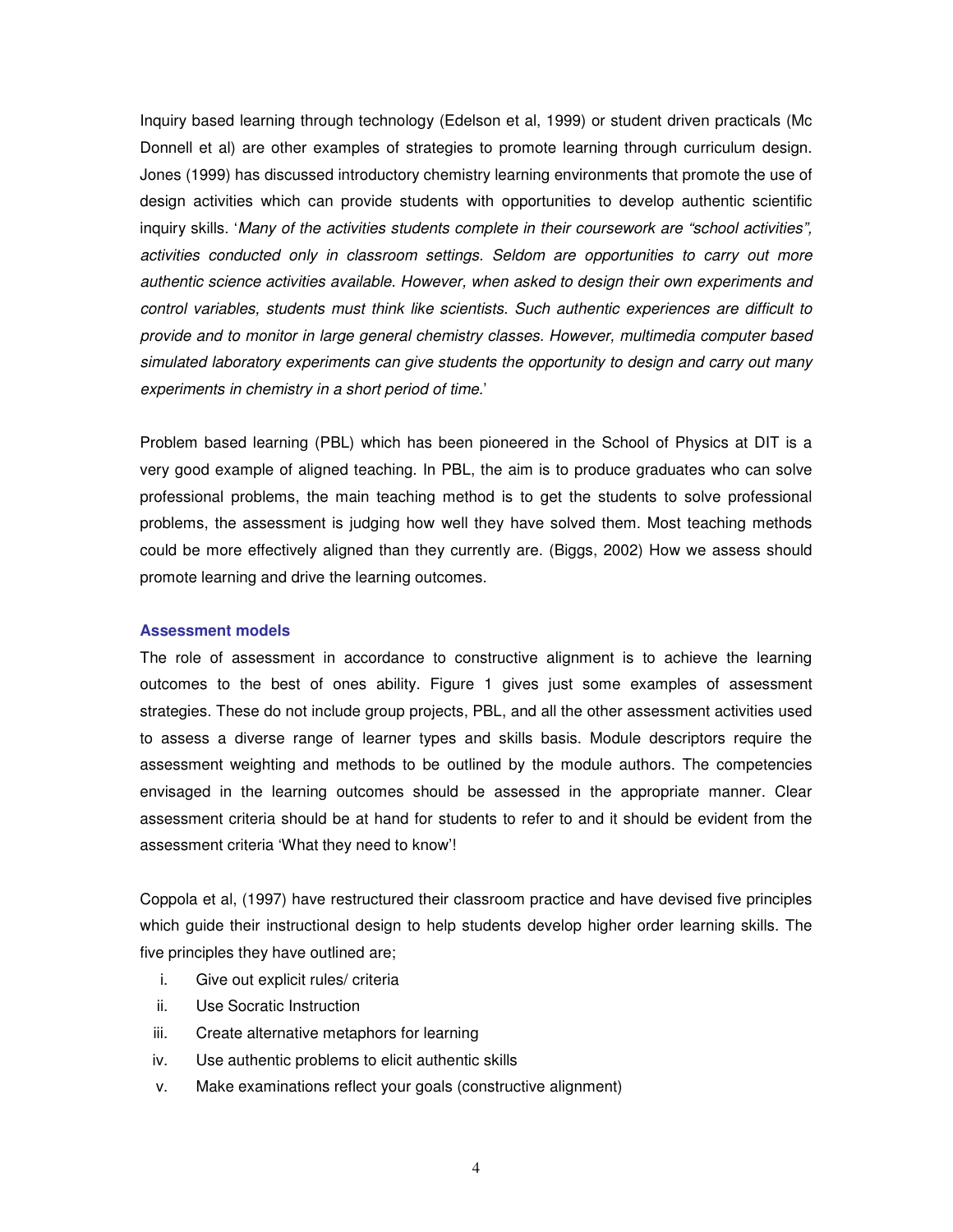

**Figure 1: Examples of Assessment Strategies** 

Formative assessment in students learning is usually acknowledged, but it is not well understood across higher education. It is argued that there is a need to take account of the epistemology, theories of intellectual and moral development, students stages of intellectual development, and the psychology of giving and receiving feedback. It is noted that formative assessment may be either constructive or inhibitory towards learning. (Yorke, 2003)

"Assessment should be given serious consideration and reflection and the choice of assessment methods should clearly relate to the learning outcomes. There will rarely be one method of assessment which satisfies all learning outcomes for a module and we would recommend that in devising your assessment strategy, a variety of methods is included."

(Donnelly and Fitzmaurice, 2005)

### **Practice suggestions for departments**

An example of a curriculum design model is given in Figure 2 which gives a simplistic overview of where to start. The level of award in which the programme is to achieve can be selected in accordance to the NQAI. Level 7 is a BSc (Ord) (formerly known as the Diploma), level 8 is a BSc (Hons) and level 9 is MSc etc. The next step is to decide on the programme aims and objectives in the form of learning outcomes specific (i) to the programme and (ii) to the individual modules.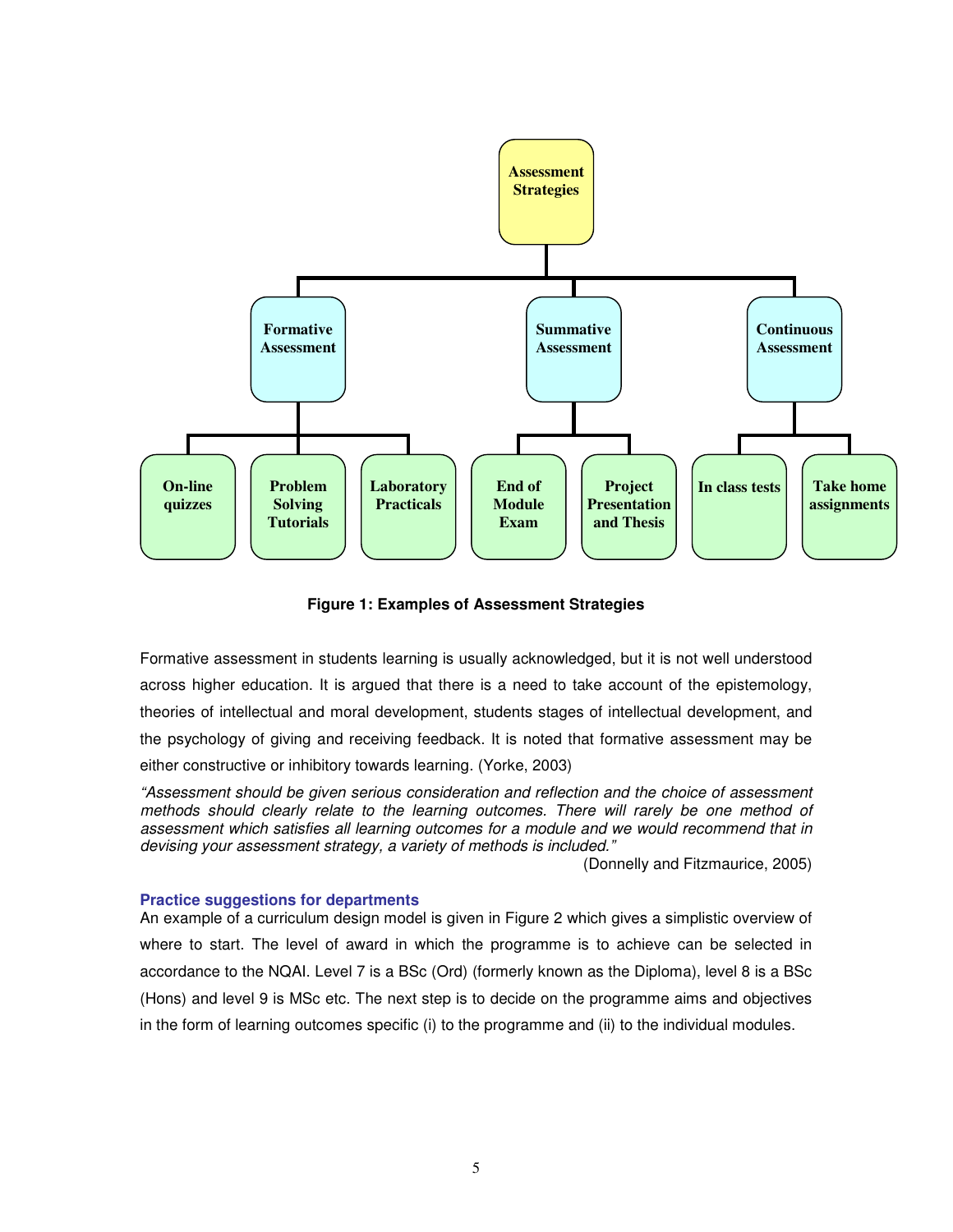

**Figure 2: Example of a Curriculum Design Model** 

The learning outcomes should reflect the skills and competences required of the graduate from this programme. Learning and teaching activities should be selected that are suitable to the delivery of the module. (Bucat, 2004) Activities is the 'key' word as "Learning takes place through the active behaviour of the student: it is what he/ she does that he/she learns, not what the teacher does" (Tyler, 1949) In an integrated system where assessment is constructively aligned (Biggs, 2002) to drive the learning, this approach to curriculum design optimises the conditions for quality learning.

When designing a new programme a curriculum planning model may be used to overview the programme design as shown in Figure 3. This gives the programme manager and committee a prospective view of the programme as a whole and the criteria that must be fulfilled in order to implement it successfully. Fink (1999) has outlined five principles to ensure good course design which include criteria such as;

- (i) challenges students to higher level learning,
- (ii) uses active forms of learning,
- (iii) gives frequent and immediate feedback to students on the quality of their learning,
- (iv) uses a structured sequence of different learning activities, and
- (v) has a fair system for assessing and grading students.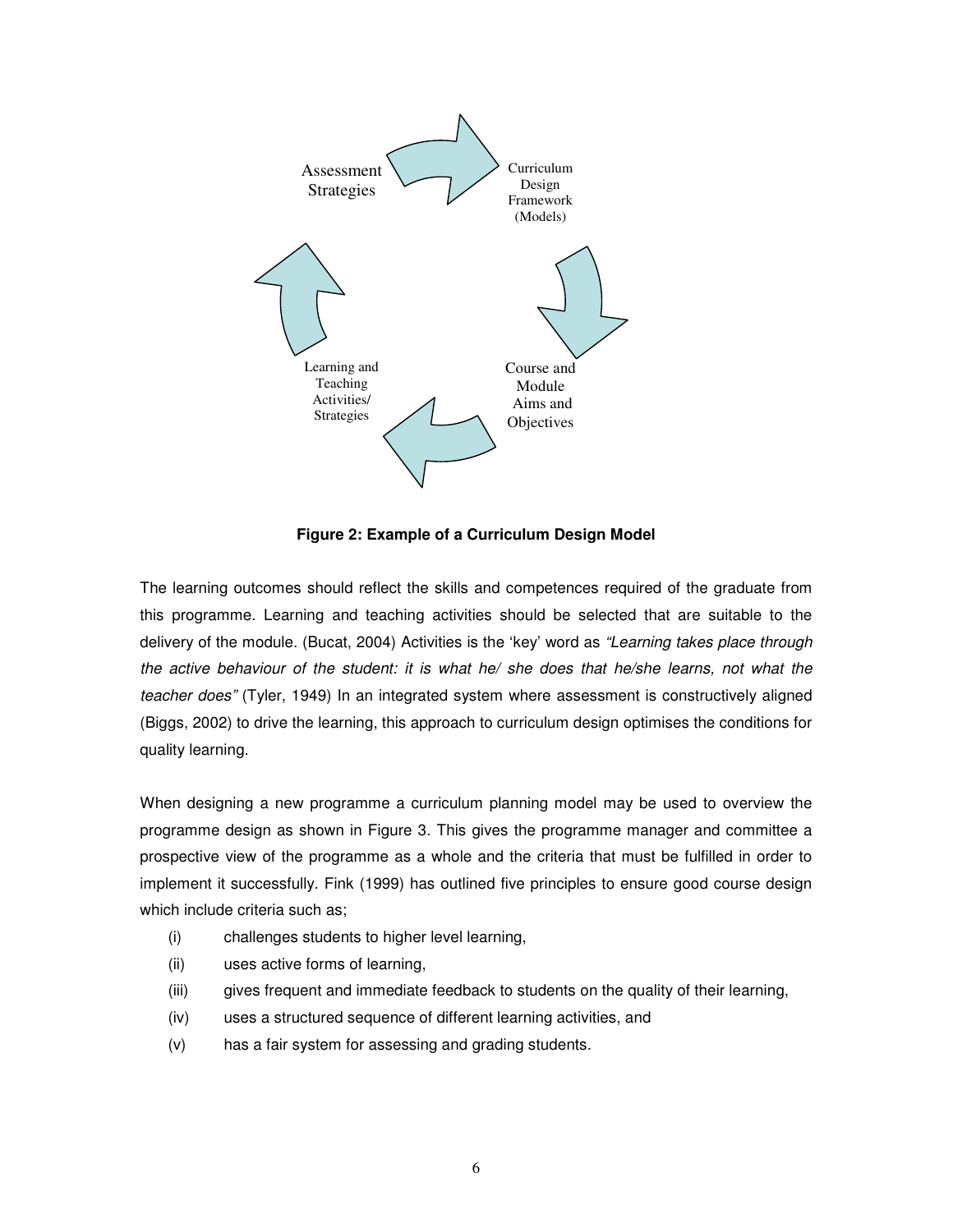The last criterion is an important one, as the increased diversity of learners has changed from the traditional students of the past and this diversity must be catered for within the programme design.



**Figure 3: Example of a Curriculum Planning Model** 

### **What to do next**

As part of a programme committee deicide on modules that may be incorporated into programmes. As a module author view a selection of module templates currently used with/ within your school but also outside your institute on a national and international level. Create/ update your module by making (i) making the aims of the module more transparent, (ii) ensure that the assessment is driving the learning outcomes for the module and that the learning outcomes are valid for the key skills to be achieved and at the appropriate level, (iii) list the content of the module including recommended reading/ study material, (iv) clearly outline the learning activities and assessment criteria necessary to fulfill the requirements of the module. Examples of the teaching and learning strategies adopted in the School of Chemical and Pharmaceutical Sciences at DIT are the use of contextualization (O'Connor and Hayden, 2008), annual industry visits, visual images (use of posters, animation on computer packages, scientific DVD's), molecular models, creating a virtual learning environment (VLE) via webcourses (WebCT), demystifying the marking process (sample papers for exams, marking criteria for lab practicals), weekly problem solving workshops (tutorials students must engage and are given a mark for participating), and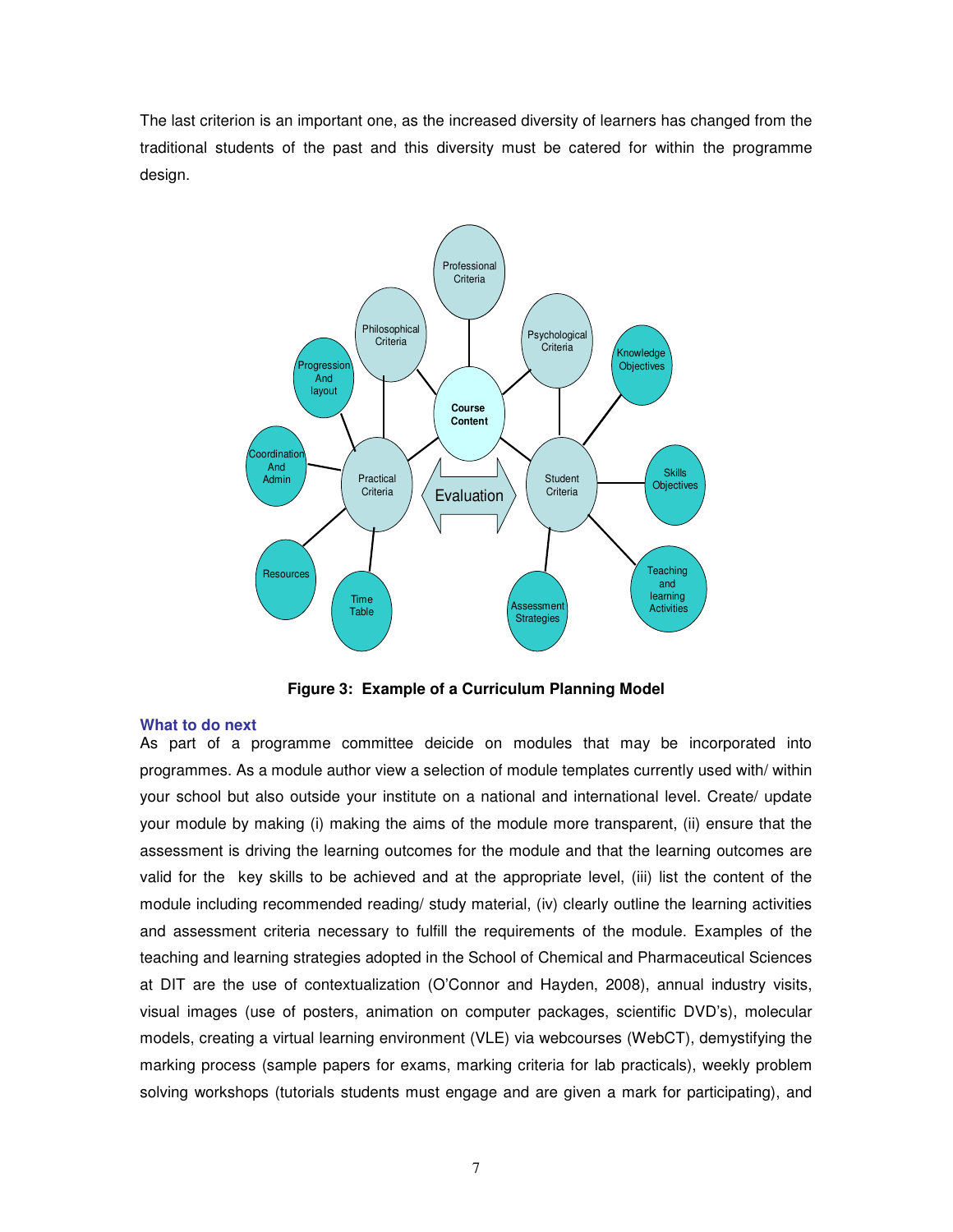team and theme teaching (one topic may have a variety of applications across disciplines). The limitations to what you can do will be based mainly on Time, Resources and Timetabling.

## '**Some suggestions'**

Do some research before you start and see what is already developed. There are a wide range of resources readily available such as text books, CD's and DVD's, Subject specific education journals, Professional bodies and discipline specific education conferences. The Learning and Teaching Centre and the Learning Technology Team have small grants for academics interested in developing new initiatives for there practice. To find out more about what can be done attend the DIT Teaching and Learning Showcases and the DIT e-learning summer schools.

**Acknowledgement:** I would like to thank my colleague Dr Claire McDonnell.

## **References**

Andersson B (1990) 'Pupil's conceptions of matter and its transformations', Studies in Science Education, 18, 53.

Barnett R (2000) 'Supercomplexity and the Curriculum', Studies in Higher Education, 25, 3, 255.

Biggs J (2002) 'Aligning the Curriculum to Promote Good Learning', Constructive Alignment in Action: Imaginative Curriculum Symposium, LTSN Generic Centre.

Biggs, J. (1999) Teaching for Quality Learning at University, Buckingham: SRHE/ OU Press.

Bodner, GM (1992) 'Why changing the curriculum may not be enough', Journal of Chemical Education, 69, 3, 186-190.

Bridges D (2000) 'Back to the Future: the higher education curriculum in the 21<sup>st</sup> century', Cambridge Journal of Education, 30, 1, 37.

Brown S and Knight P (1994) 'Assessing Learners in Higher Education' Teaching and Learning in Higher Education, Kogan Page Ltd.

Bucat R (2004) 'Pedagogical Content Knowledge as a way forward: Applied research in chemistry education', Chemistry Education: Research and Practice, 5, 3, 215.

Coppola BP, Ege SN and Lawton RG, (1997) The University of Michigan undergraduate Chemistry Curriculum, 2. Instructional Strategies and Assessment, Journal of Chemical Education, 74, 1, 84.

Chickering AW and Gamson ZF (1987) 'Seven Principles for Good Practice in Undergraduate Education', AAHE Bulletin accessed at:

http://www.csuhayward.edu/wasc/pdfs/End%20Note.pdf

Childs, P.E (2002) Chemistry in Action, 68 (33) Winter edition.

Dearing, R (1997) Higher Education in the Learning Society, HMSO available at: www.leeds.ac.uk/educol/niche/natrep.htm

Donnelly R and Fitzmaurice M (2005), 'Designing Modules for Learning', AISHE, accessed at: http://www.aishe.org/readings/2005-1/donnelly-fitzmaurice-designing\_Modules\_for\_Learning.pdf

Edelson DC, Gordin DN and Pea RD (1999) 'Addressing challenges of Inquiry based learning through technology and curriculum design', Journal of the Learning Sciences, 8, 3 & 4, 391.

European Credit Transfer System (ECTS) accessed at: http://www.hea.ie/index.cfm/page/sub/id/902

Ege S.N., Coppola, B.P. and Lawton R.G. (1997) 'The University of Michigan Undergraduate Chemistry Curriculum 1. Philosophy, Curriculum and the Nature of Change', Journal of Chemical Education, 74, 1, 74.

Fink, L.D. (1999) Fink's Five Principles of Good Course Design accessed at: http://www.hcc.hawaii.edu/intranet/committees/FacDevCom/guidebk/teachtip/finks5.htm

Gabel DL and Bunce DM (1994) 'Research on problem solving: Chemistry', Handbook of Research on Science Teaching and Learning, Macmillan: New York, 301.